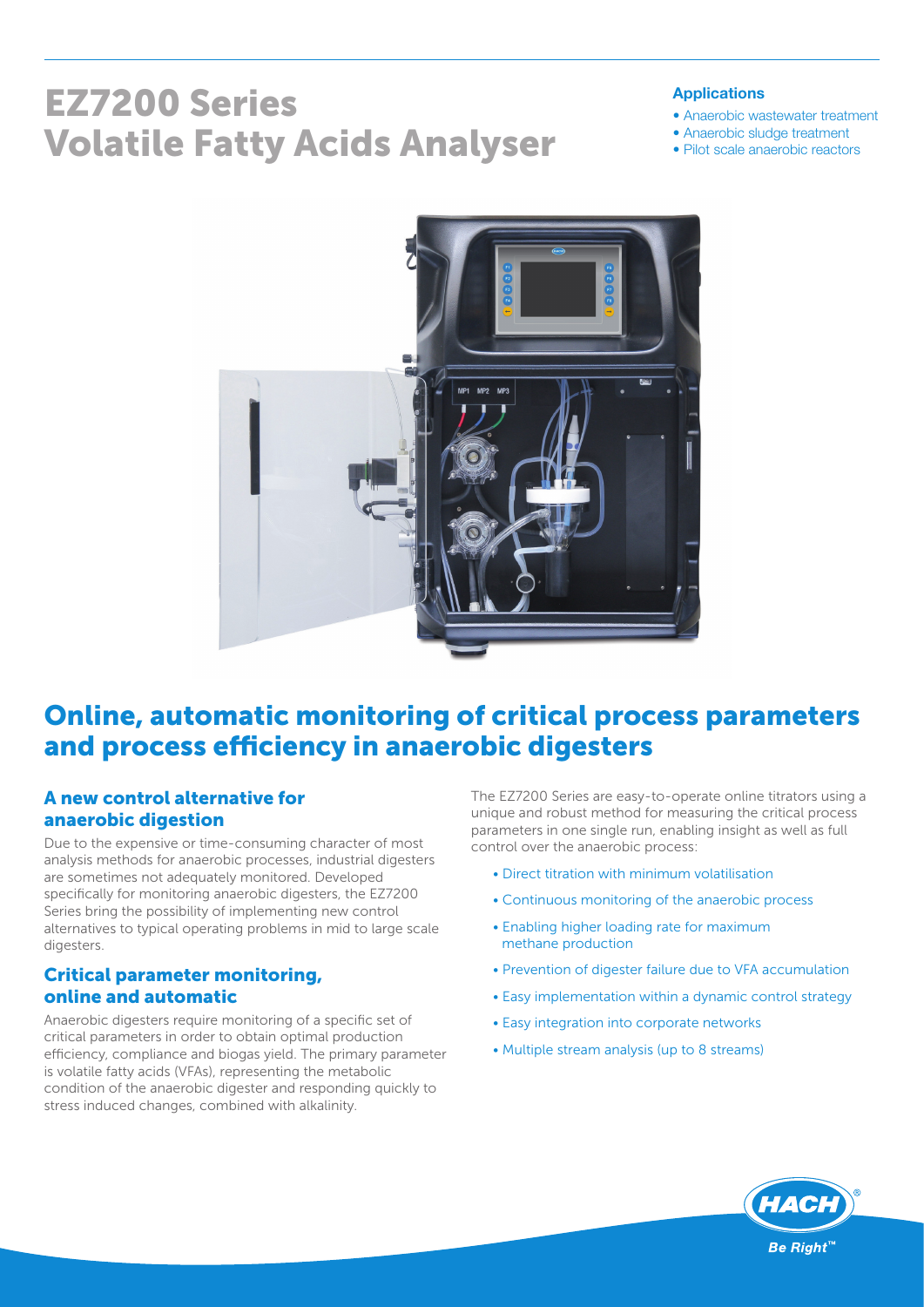### Technical Data\*

| <b>Model</b>                | <b>EZ720x</b>                                                                                                                                                                                                                              | <b>EZ725x</b>                                                                                                                  |  |  |  |  |
|-----------------------------|--------------------------------------------------------------------------------------------------------------------------------------------------------------------------------------------------------------------------------------------|--------------------------------------------------------------------------------------------------------------------------------|--|--|--|--|
| <b>Parameter</b>            | Volatile fatty acids (VFAs)                                                                                                                                                                                                                | Volatile fatty acids (VFAs), total alkalinity, partial alkalinity                                                              |  |  |  |  |
| <b>Measuring range</b>      | 10 - 500 mg/L<br>as acetate equivalent                                                                                                                                                                                                     | VFAs 10 - 500 mg/L as acetate equivalent;<br>Alkalinity, total and Alkalinity, 50 - 2500 mg/L as CaCO <sub>3</sub>             |  |  |  |  |
|                             | 20 - 1000 mg/L<br>as acetate equivalent                                                                                                                                                                                                    | VFAs 20 - 1000 mg/L as acetate equivalent;<br>Alkalinity, total and Alkalinity, partial 50 - 2500 mg/L as CaCO <sub>3</sub>    |  |  |  |  |
|                             | 100 - 5000 mg/L<br>as acetate equivalent                                                                                                                                                                                                   | VFAs 100 - 5000 mg/L as acetate equivalent;<br>Alkalinity, total and Alkalinity, partial 250 - 5000 mg/L as CaCO <sub>3</sub>  |  |  |  |  |
|                             | 500 - 10,000 mg/L<br>as acetate equivalent                                                                                                                                                                                                 | VFAs 500 - 10000 mg/L as acetate equivalent;<br>Alkalinity, total and Alkalinity, partial 250 - 5000 mg/L as CaCO <sub>3</sub> |  |  |  |  |
| <b>Detection limit</b>      | $\leq 10$ mg/L                                                                                                                                                                                                                             |                                                                                                                                |  |  |  |  |
| <b>Precision</b>            | Better than 3% full scale range for standard test solutions                                                                                                                                                                                |                                                                                                                                |  |  |  |  |
| <b>Measurement method</b>   | Acid-base titration                                                                                                                                                                                                                        |                                                                                                                                |  |  |  |  |
| <b>Interferences</b>        | Phosphates and similar dissociating ions and non-fatty acids which on acidification from<br>undissociated acids may cause interference. Sulphide may deteriorate some types of pH electrodes.<br>Fats, oil, proteins, surfactants and tar. |                                                                                                                                |  |  |  |  |
| <b>Cycle time</b>           | $10 - 15$ minutes                                                                                                                                                                                                                          |                                                                                                                                |  |  |  |  |
| <b>Automatic cleaning</b>   | Yes                                                                                                                                                                                                                                        |                                                                                                                                |  |  |  |  |
| <b>Calibration</b>          | Automatic; frequency freely programmable                                                                                                                                                                                                   |                                                                                                                                |  |  |  |  |
| <b>Validation</b>           | Automatic; frequency freely programmable                                                                                                                                                                                                   |                                                                                                                                |  |  |  |  |
| <b>Ambient temperature</b>  | 10 - 30 °C $\pm$ 4 °C deviation at 5 - 95% relative humidity (non-condensing)                                                                                                                                                              |                                                                                                                                |  |  |  |  |
| <b>Reagent requirements</b> | Keep between 10 - 30 °C                                                                                                                                                                                                                    |                                                                                                                                |  |  |  |  |
| Sample pressure             | By external overflow vessel                                                                                                                                                                                                                |                                                                                                                                |  |  |  |  |
| <b>Flow rate</b>            | 100 - 300 mL/min                                                                                                                                                                                                                           |                                                                                                                                |  |  |  |  |
| Sample temperature          | $10 - 30 °C$                                                                                                                                                                                                                               |                                                                                                                                |  |  |  |  |
| <b>Sample quality</b>       | Maximum particle size 500 µm, < 0.1 g/L<br>Most applications require the use of an EZ9130 sampling/filtration system.                                                                                                                      |                                                                                                                                |  |  |  |  |
| <b>Power</b>                | 100 - 240 VAC, 50/60 Hz<br>Max. power consumption: 120 VA                                                                                                                                                                                  |                                                                                                                                |  |  |  |  |
| Instrument air              | Dry and oil free according to ISA-S7.0.01-1996 quality standard for instrument air                                                                                                                                                         |                                                                                                                                |  |  |  |  |
| <b>Rinsing</b>              | With tap water                                                                                                                                                                                                                             |                                                                                                                                |  |  |  |  |
| <b>Drain</b>                | Atmospheric pressure, vented, min. Ø 64 mm                                                                                                                                                                                                 |                                                                                                                                |  |  |  |  |
| <b>Earth connection</b>     | Dry and clean earth pole with low impedance ( $<$ 1 Ohm) using an earth cable of $>$ 2.5 mm <sup>2</sup>                                                                                                                                   |                                                                                                                                |  |  |  |  |
| <b>Analogue outputs</b>     | Active 4 - 20 mA max. 500 Ohm load, standard 1, max. 8 (option)                                                                                                                                                                            |                                                                                                                                |  |  |  |  |
| <b>Digital outputs</b>      | Optional: Modbus (TCP/IP, RS485)                                                                                                                                                                                                           |                                                                                                                                |  |  |  |  |
| <b>Alarm</b>                | 1 x malfunctioning, 4 x user-configurable, max. 24 VDC/0.5 A, potential free contacts                                                                                                                                                      |                                                                                                                                |  |  |  |  |
| <b>Protection class</b>     |                                                                                                                                                                                                                                            | Analyser cabinet: IP55 / Panel PC: IP65                                                                                        |  |  |  |  |
| <b>Material</b>             | Hinged part: Thermoform ABS, door: plexiglass<br>Wall section: Galvanised steel, powder coated                                                                                                                                             |                                                                                                                                |  |  |  |  |
| Dimensions (H x W x D)      |                                                                                                                                                                                                                                            | 690 mm x 465 mm x 330 mm                                                                                                       |  |  |  |  |
| Weight                      |                                                                                                                                                                                                                                            | 25 kg                                                                                                                          |  |  |  |  |
| <b>Certifications</b>       |                                                                                                                                                                                                                                            | CE compliant / ETL certified                                                                                                   |  |  |  |  |

*\*Subject to change without notice.*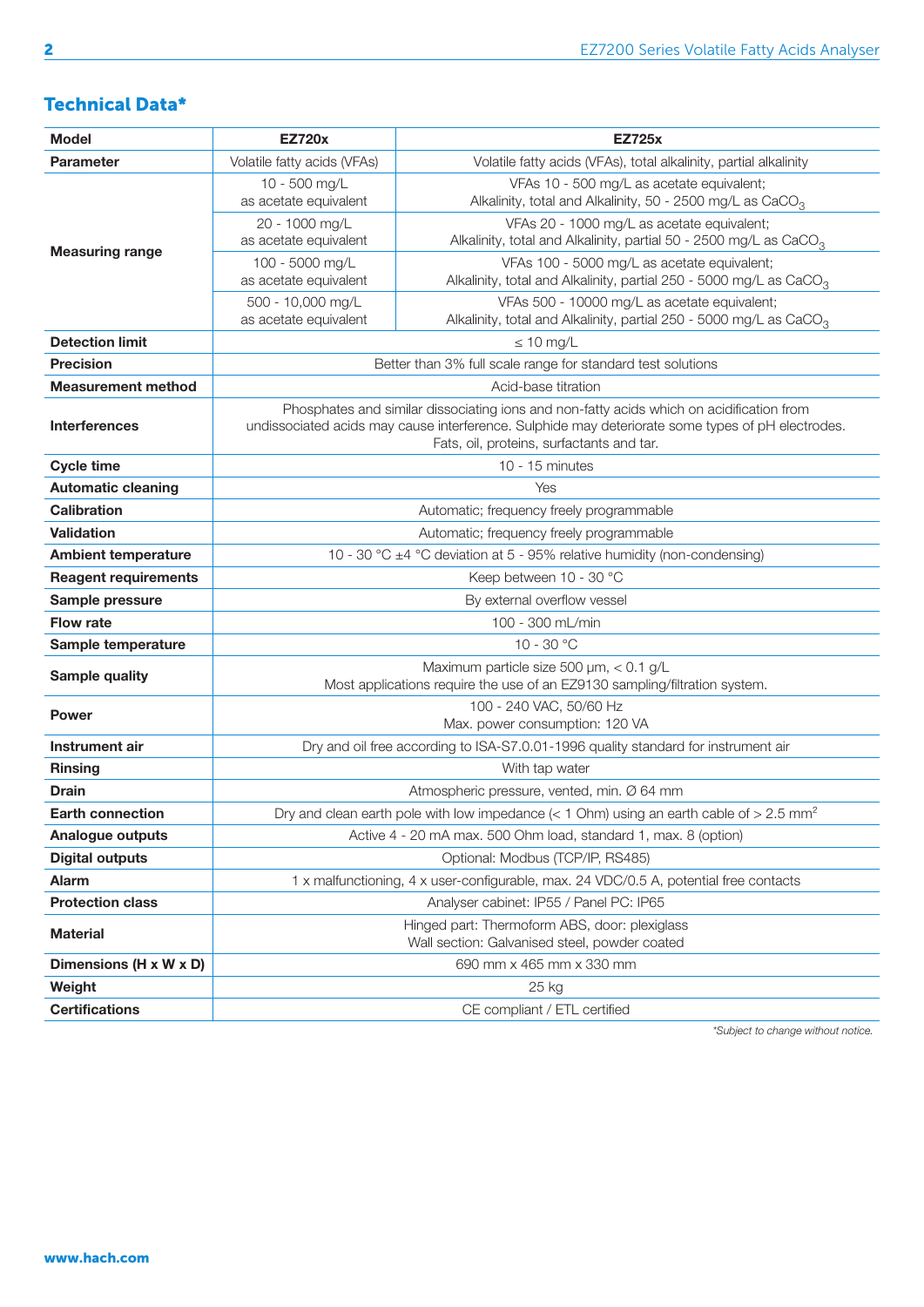### Dimensions - Drawings





#### Hach Service

With Hach Service, you have a global partner who understands your needs and cares about delivering timely, high-quality service you can trust. Our Service Team brings unique expertise to help you maximise instrument uptime, ensure data integrity, maintain operational stability, and reduce compliance risk.